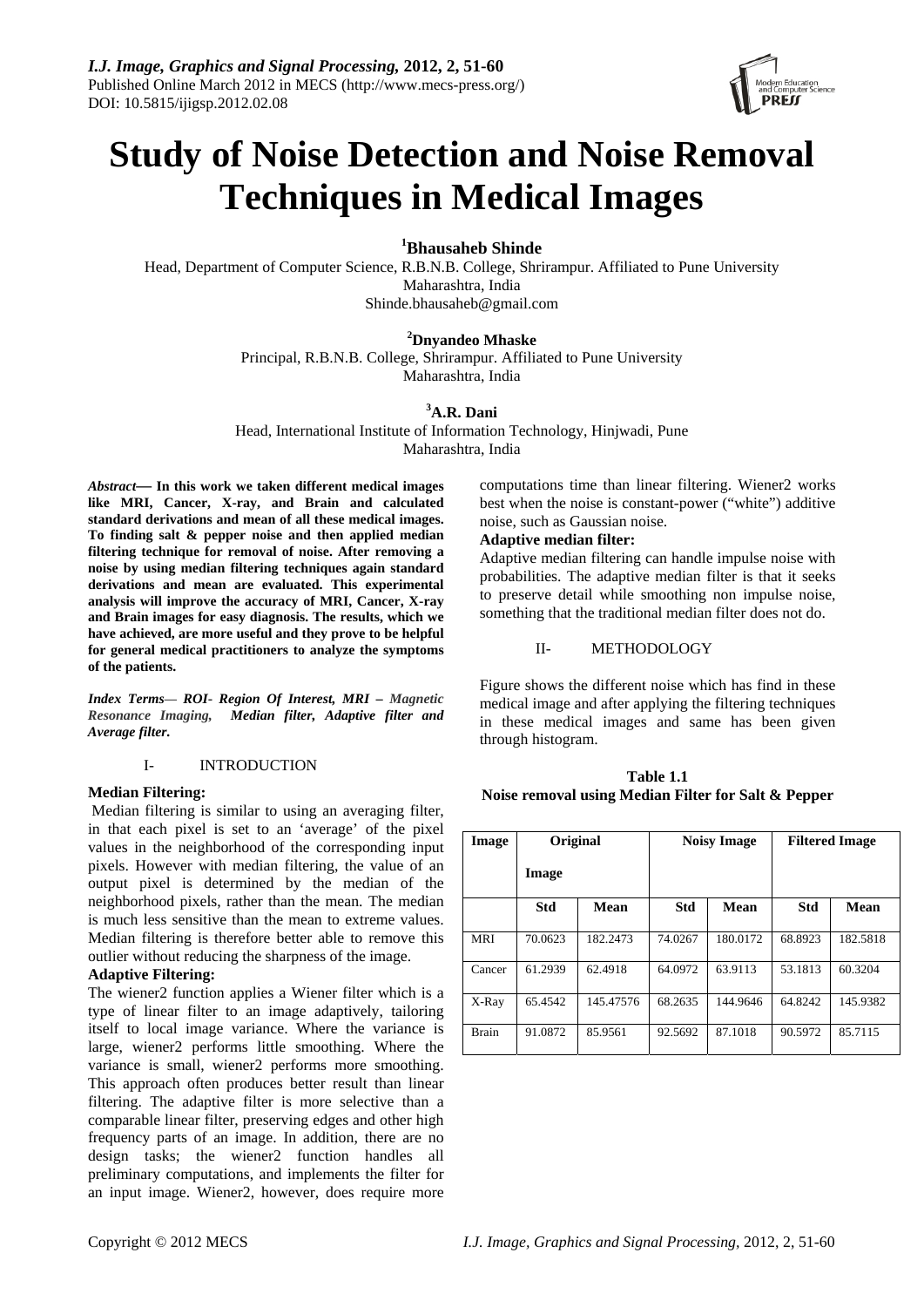

(a)Original MRI image



(b) Finding Salt & Pepper Noise



(c) Applying median Filter



(a)Original cancer image



(b) Finding Salt & Pepper



(c) Applying Median Filter



(a) Original x-ray image



(b) finding salt & pepper noise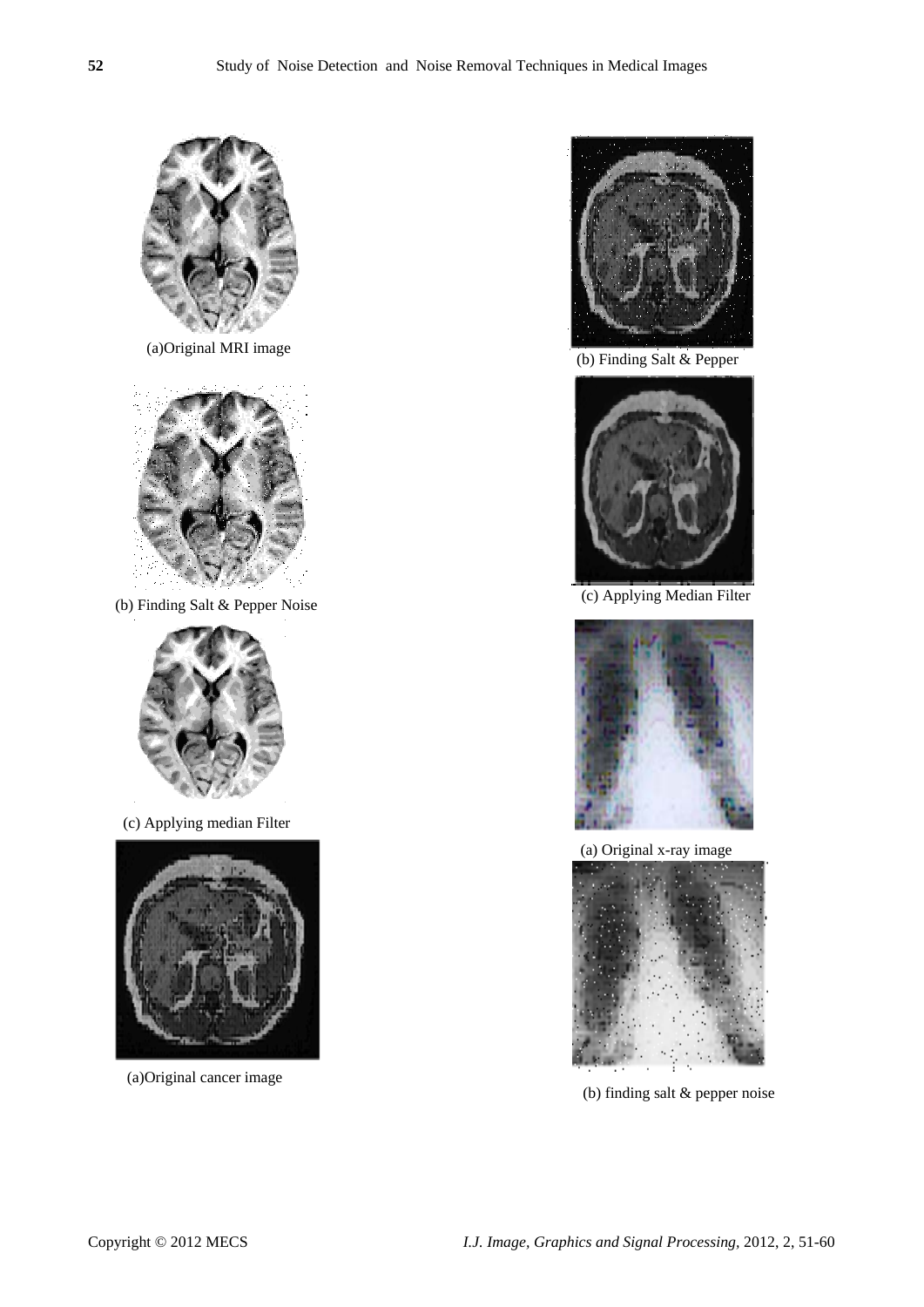

(c) Applying median Filter



(a)Original image (Brain image)



 (b) Finding a salt & pepper noise in brain image



(c) Applying Median Filter



(a) Original x-ray image



b) finding salt & pepper noise



(c) Applying median Filter



(a)Original image (Brain image)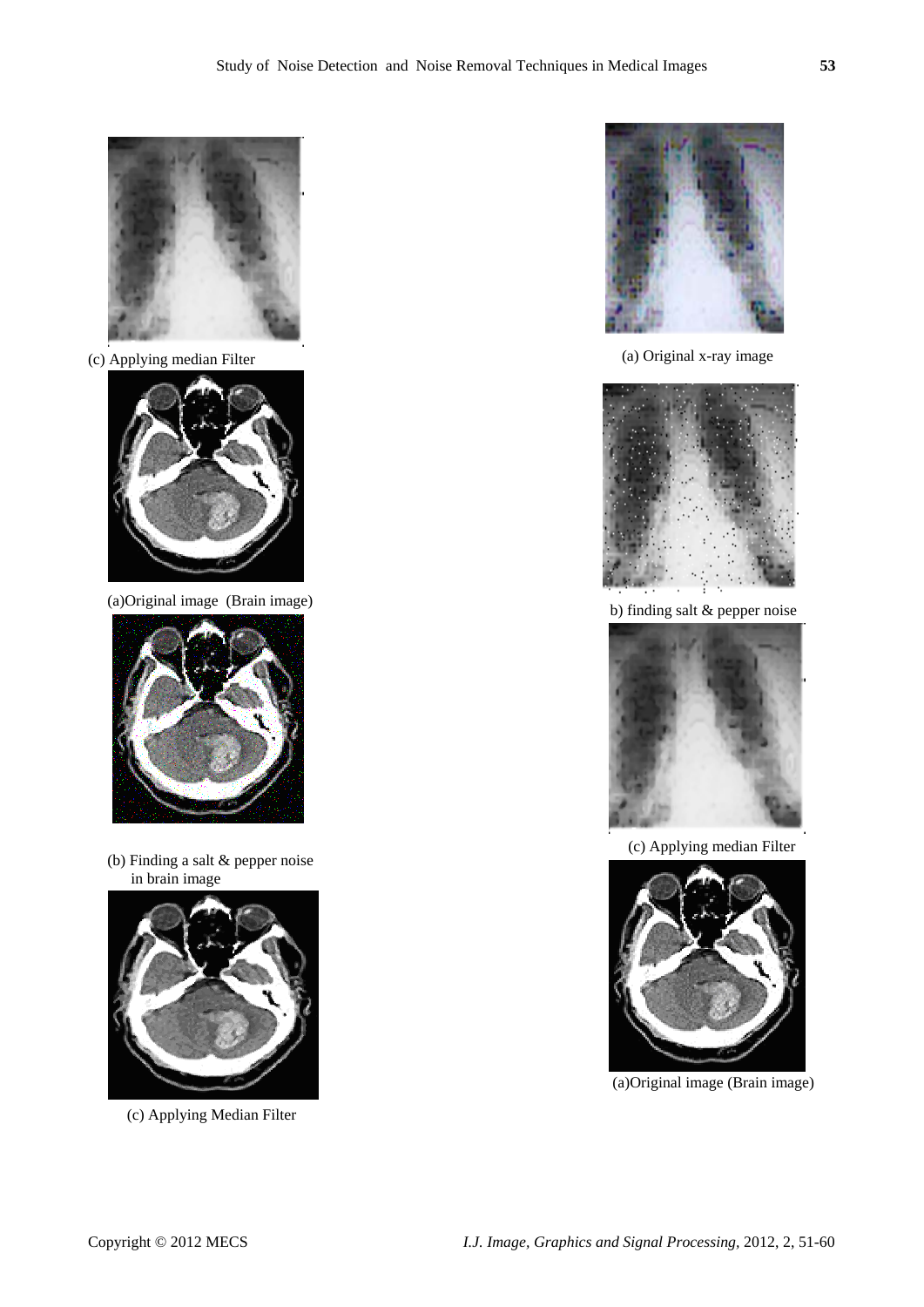

(b) finding a salt & pepper noise in brain image



(c) Applying Median Filter

**Fig1.1.1 Shows finding the salt and pepper noise in MRI, Cancer, X-ray, Brain images and applying the median filter on these images.** 

The following figure shows the noise pattern for the MRI, Cancer, X-ray and brain images. In these medical images after finding the salt and pepper noise we have taken a region of interest for noisy images and the histogram shows the noise pattern that is it is the salt and pepper noise.



(a)Noisy image (salt & pepper noise)



(b) ROI generated for noisy image

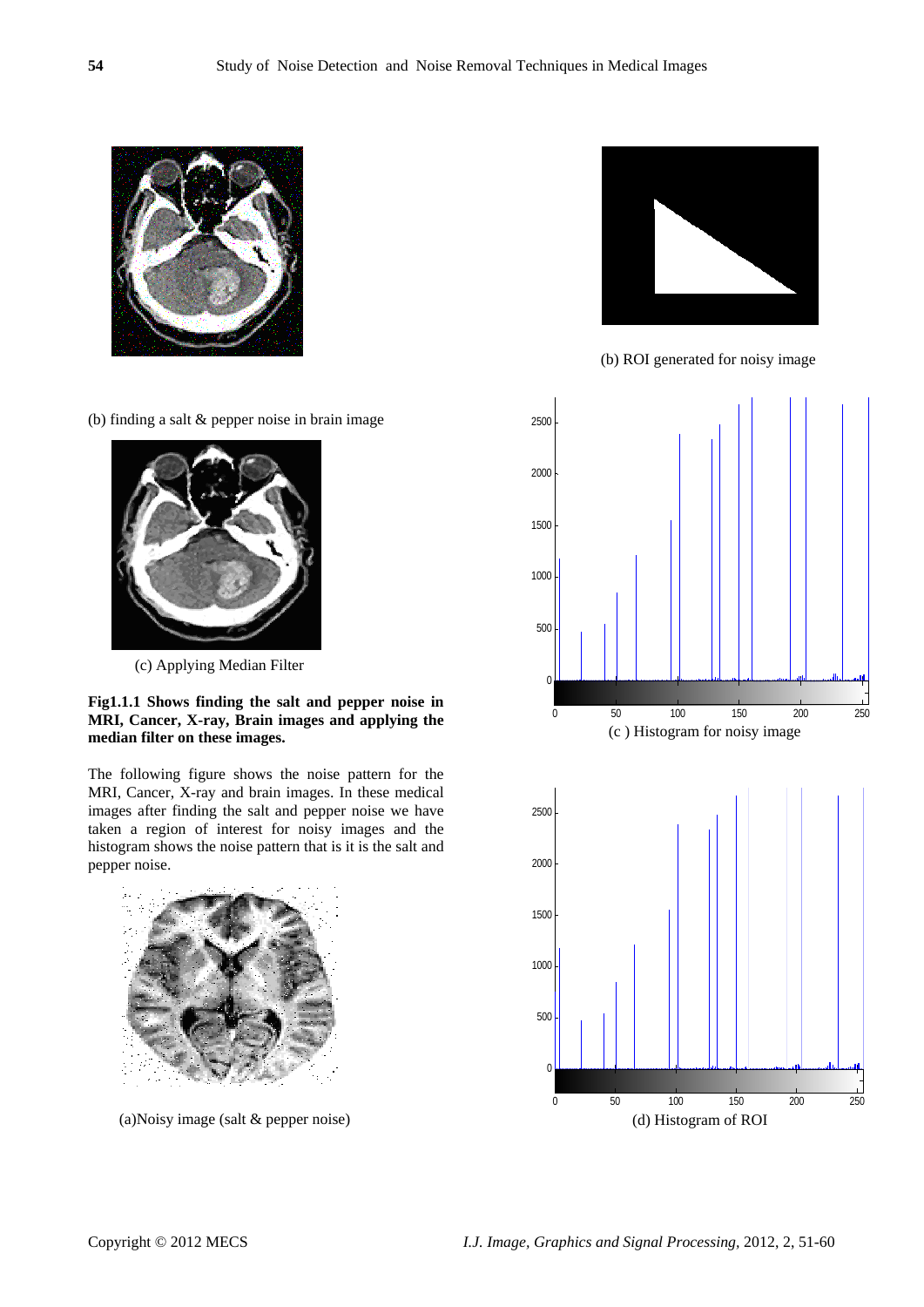



(f) ROI for the noisy image



(g) Histogram for the noisy image



(h) histogram for ROI



(i) Noisy image (salt & pepper)



(j) ROI for noisy image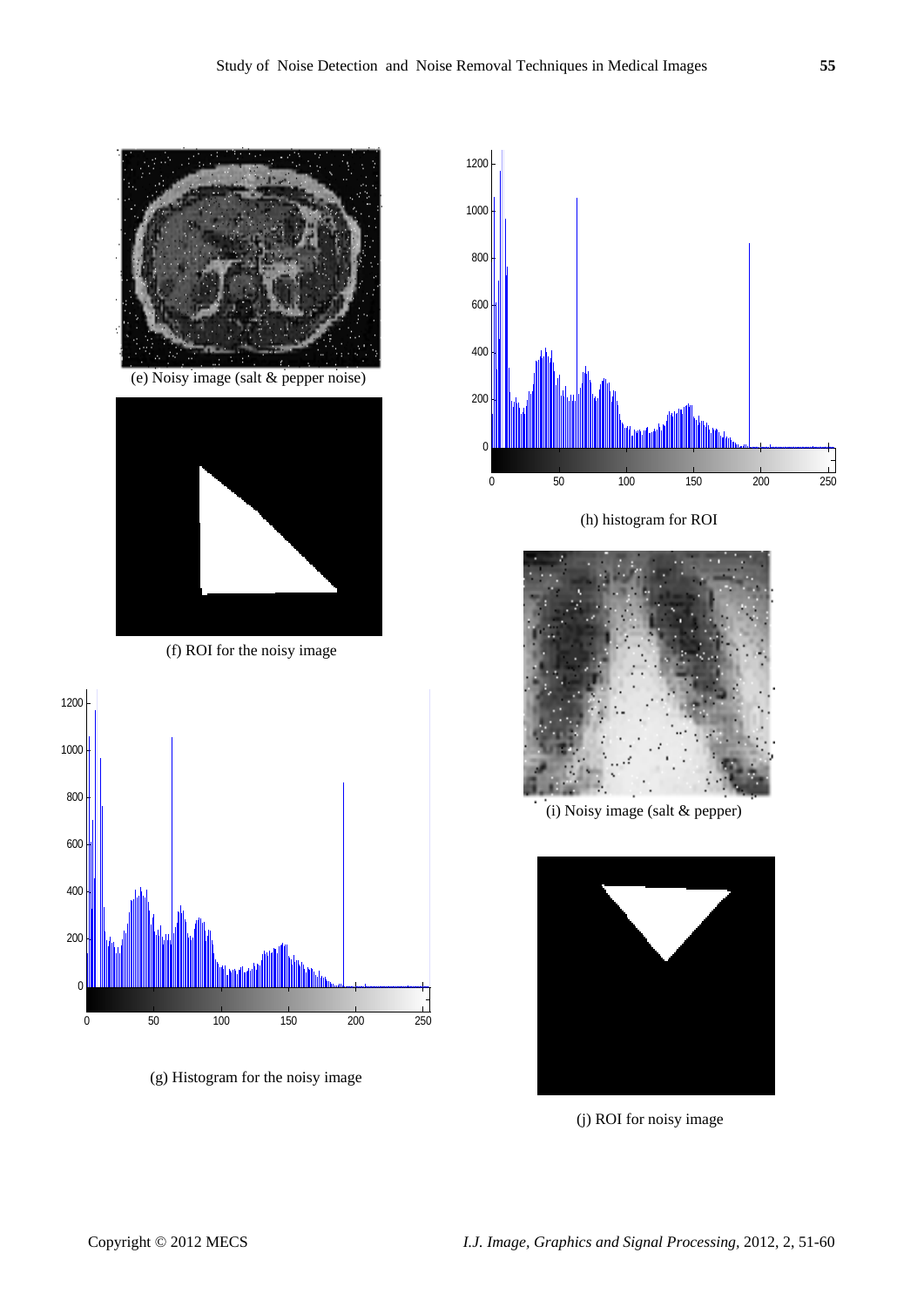

(k) Histogram for the noisy image



(l) Histogram for the ROI



) Noisy image (salt & pepper) (m



(n) ROI of noisy image



(o) Histogram for the noisy image



(p) histogram for the ROI

and histogram for the selected ROI for salt & pepper **oise. n Fig 4.2.2 shows the Histogram for the noisy image** 

X-ray and brain images and applying the median filter for these images. After finding the speckle noise in MRI, Cancer,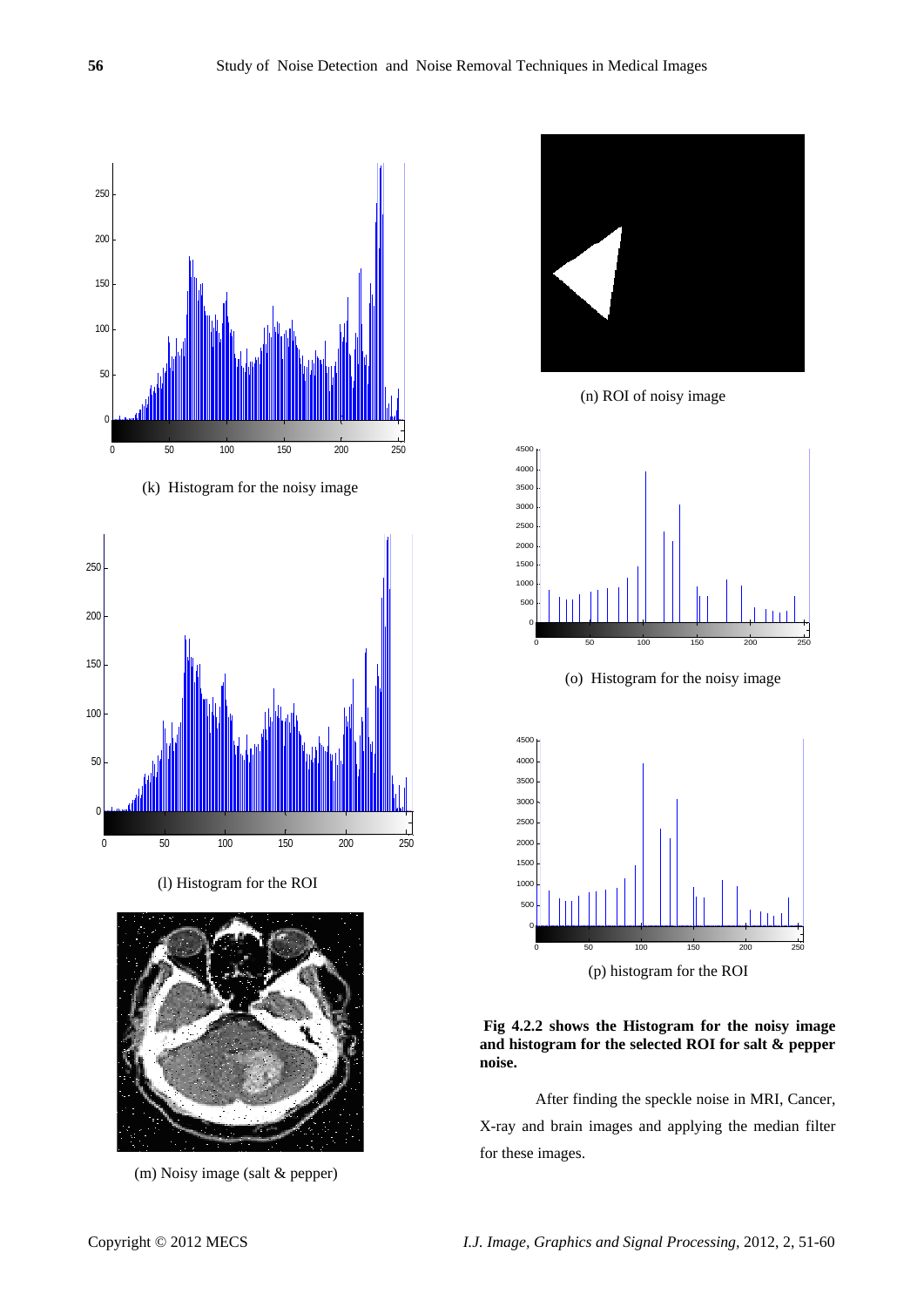**Table 4.6 Noise removal using Adaptive Filter for Salt & Pepper.** 

| Image        | Original   |           | <b>Noisy</b> |          | <b>Filtered Image</b> |          |
|--------------|------------|-----------|--------------|----------|-----------------------|----------|
|              | Image      |           | Image        |          |                       |          |
|              | <b>Std</b> | Mean      | Std          | Mean     | Std                   | Mean     |
| MRI          | 70.0623    | 182.2473  | 74.0267      | 180.0172 | 65.7016               | 179.8383 |
| Cancer       | 61.2939    | 62.4918   | 64.0972      | 63.9113  | 55.4636               | 63.7529  |
| X-Ray        | 65.4542    | 145.47576 | 68.2635      | 144.9646 | 65.4814               | 144.7277 |
| <b>Brain</b> | 91.0872    | 85.9561   | 92.5692      | 87.1018  | 89.1596               | 87.1165  |



(a)Original MRI image



(b) Finding Salt & Pepper Noise



(c) Applying Adaptive Filter



(a)Original Cancer image



(b) Finding Salt & Pepper Noise



(c) Applying Adaptive Filter



(a) Original x-ray image



(b) finding salt & pepper noise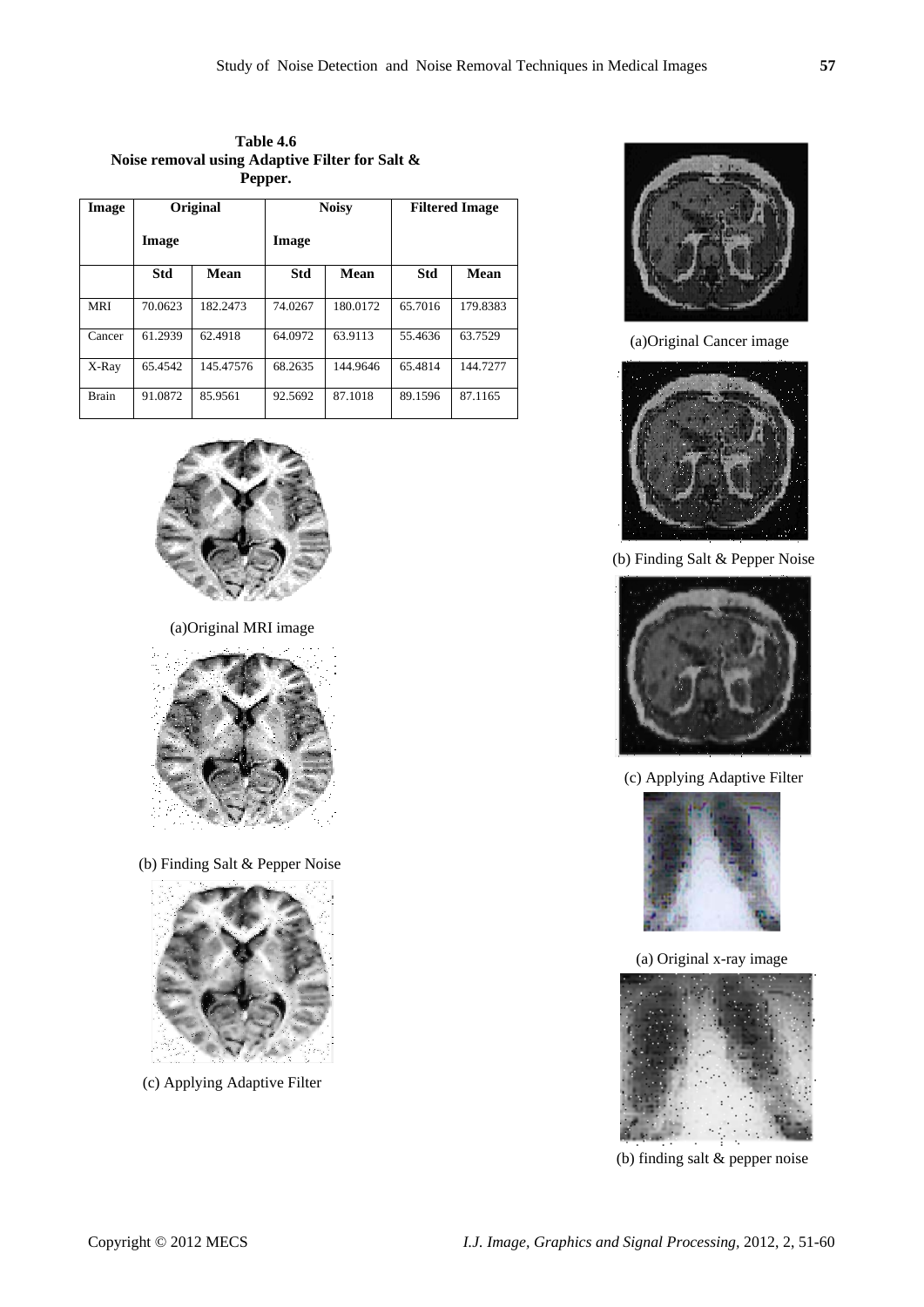

(c) applying Adaptive Filter



(a)Original image(Brain image)



 (b) Finding a salt & pepper noise in brain image



(c) Applying Adaptive Filter

**Fig4.6.1 Shows finding the salt and pepper noise in MRI, Cancer, X-ray, Brain images and applying the adaptive filter on these images.** 

After finding the salt and pepper noise and applying the average filter on these images.

 **Table 4.10 Noise removal using Average Filter for Salt & Pepper.** 

| Image        | <b>Original Image</b> |           | <b>Noisy Image</b> |          | <b>Filtered Image</b> |        |
|--------------|-----------------------|-----------|--------------------|----------|-----------------------|--------|
|              | <b>Std</b>            | Mean      | Std                | Mean     | Std                   | Mean   |
| <b>MRI</b>   | 70.0623               | 182.2473  | 74.0267            | 180.0172 | 0.2518                | 0.6999 |
| Cancer       | 61.2939               | 62.4918   | 64.0972            | 63.9113  | 0.2073                | 0.2446 |
| X-Ray        | 65.4542               | 145.47576 | 68.2635            | 144.9646 | 0.2409                | 0.5613 |
| <b>Brain</b> | 91.0872               | 85.9561   | 92.5692            | 87.1018  | 0.6649                | 0.3414 |



(a) Original MRI image



(b) Finding Salt & Pepper Noise



(c) Applying Average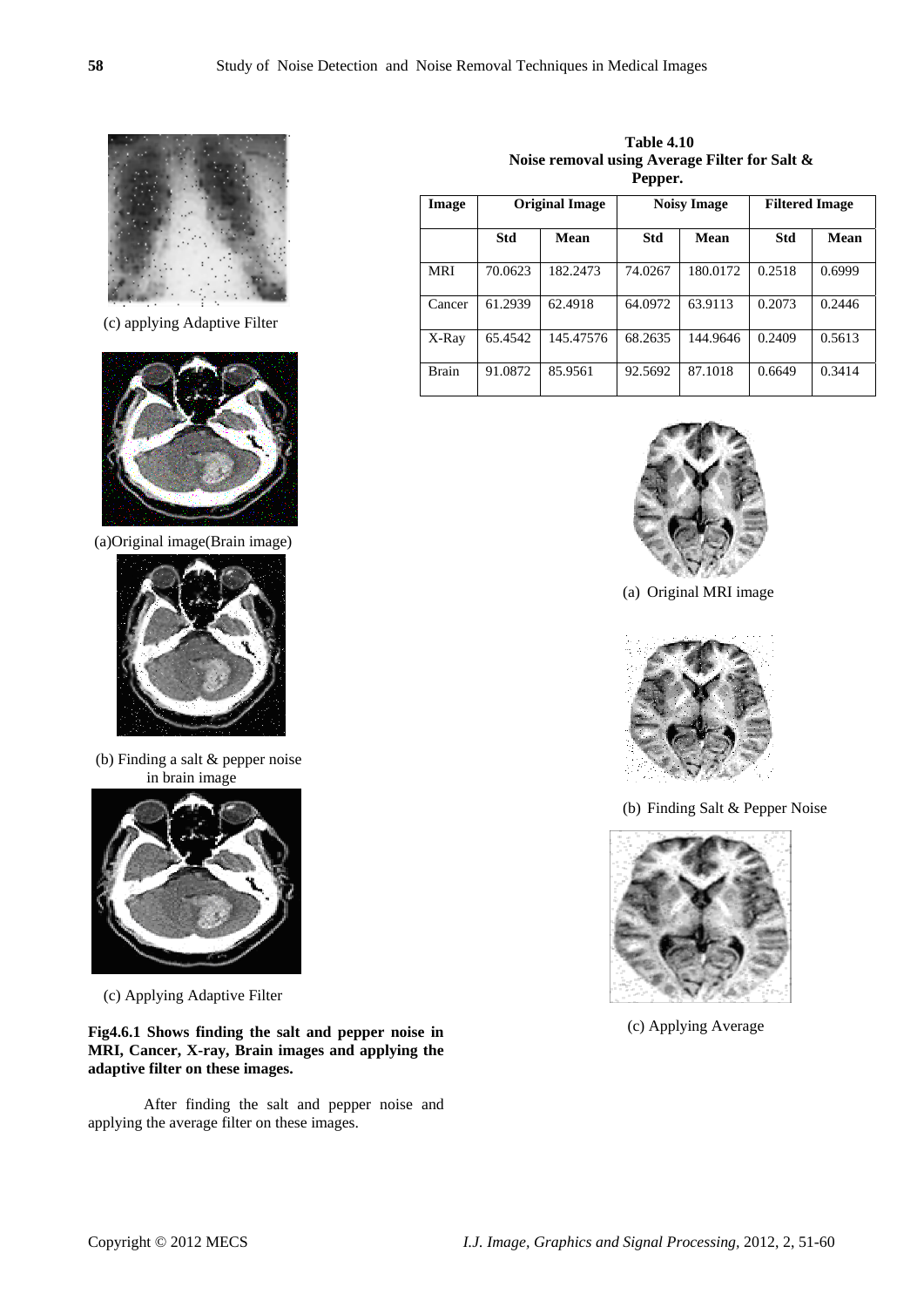

(a) Original Cancer image



(b) Finding Salt & Pepper Noise



(c) Applying average Filter



(a) Original x-ray image



(b) finding salt & pepper noise



(c) Applying Average Filter



(a)Original image (Brain image)



 (b) Finding a salt & pepper noise in brain image



© Applying Average filter

**Fig4.10.1 Shows finding the salt and pepper noise in MRI, Cancer, X-ray, Brain images and applying the average filter on these images.**